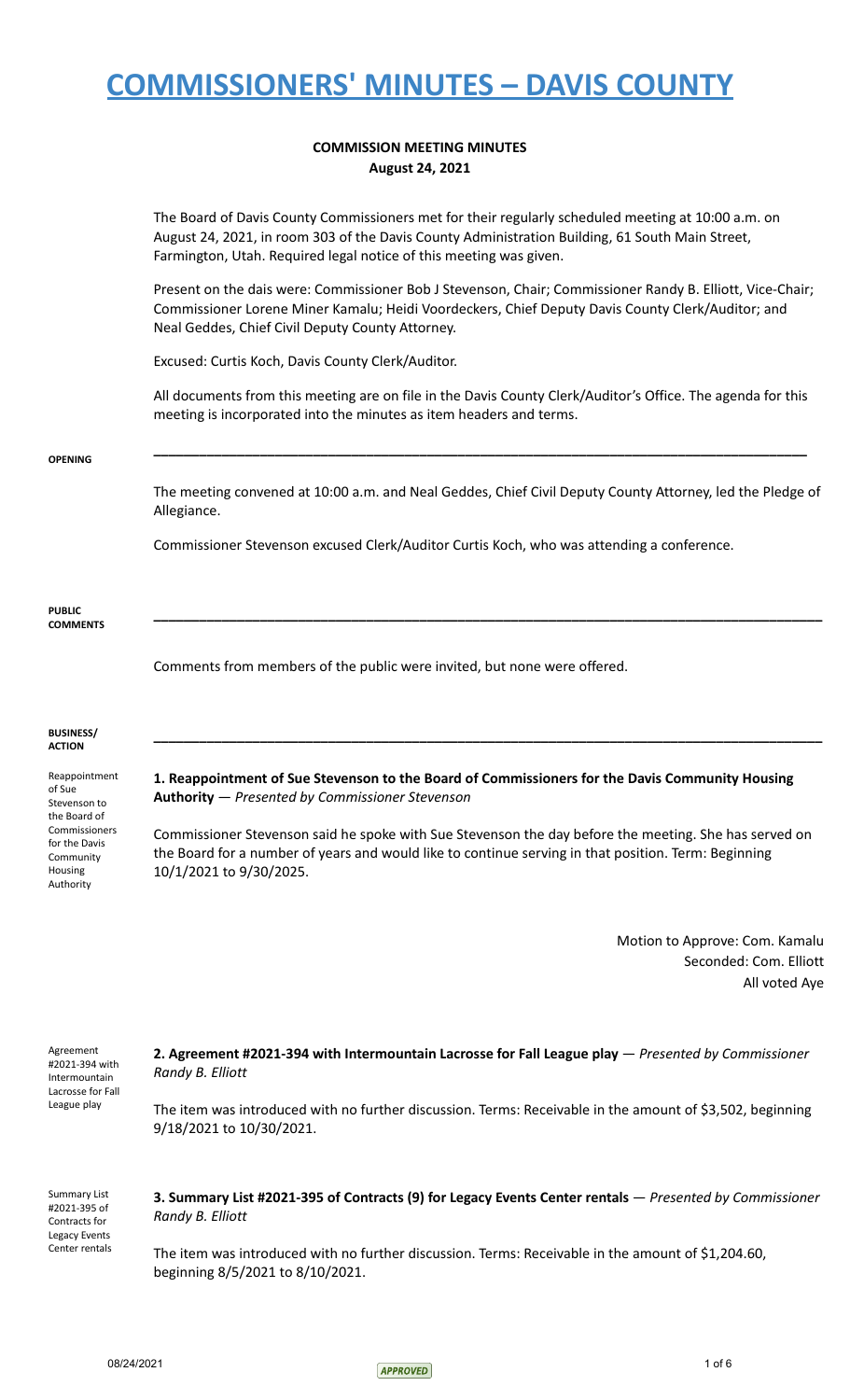Summary List #2021-396 of contracts for Legacy Events Center rentals **4. Summary List #2021-396 of contracts (11) for Legacy Events Center rentals** — *Presented by Commissioner Randy B. Elliott*

The item was introduced with no further discussion. Terms: Receivable in the amount of \$3,381.95, beginning 9/15/2021 to 9/21/2021.

Finalize Quit Claim Deed #2021-312-B on sale of surplus real property known as Tax ID 12-106-0060

**Transportation on the sale of surplus real property known as Tax ID 12-106-0060** — *Presented by Commissioner Randy B. Elliott*

**5. Finalize Quit Claim Deed #2021-312-B as part of a negotiated sale to the Utah Department of**

A request was made to finalize a Quit Claim Deed, and to receive closing documents from a title company, as part of the negotiated sale to the Utah Department of Transportation of surplus property known as Tax ID #12-106-0060. Terms: Receivable in the amount of \$120,600.

Bureau of Reclamation Easement Encroachment Permit Application (SF299) #2021-397 for facilities within the US-89 Gordon Avenue segment

**6. Bureau of Reclamation Easement Encroachment Permit Application (SF299) #2021-397 for facilities within the US-89 Gordon Avenue segment allowing access to the stormwater detention pond for Davis County personnel** — *Presented by Commissioner Randy B. Elliott*

Approval was requested for a Bureau of Reclamation Easement Encroachment Permit Application (SF299) for the County's Facilities Department within the US-89 Gordon Avenue segment of the structure that diverts and controls the flow out of the pond. It will need to be accessed via the Bureau of Reclamation Easement, and this agreement will allow access to the stormwater detention pond for Davis County personnel. There are no beginning or ending dates, nor a dollar amount, as the item is just giving permission for the application.

> Motion to Approve Items 2-6: Com. Kamalu Seconded: Com. Elliott All voted Aye

| Amendment<br>#2019-433-B to<br>Immunizations<br>Contract with<br>Utah Dept. of<br>Health for<br>continued<br>services          | 7. Amendment #2019-433-B to Immunizations Contract with the Utah Department of Health to provide<br>funding and replace Attachment 'A' in exchange for continued services — Presented by Commissioner<br>Lorene Miner Kamalu<br>An amendment was introduced to a contract with the Utah Department of Health for Davis County<br>Immunizations. The amendment provides funding and replaces Attachment 'A' in exchange for continued<br>services. Terms: Receivable in the amount of \$80,115, beginning 7/1/2021 to 6/30/2022. |
|--------------------------------------------------------------------------------------------------------------------------------|---------------------------------------------------------------------------------------------------------------------------------------------------------------------------------------------------------------------------------------------------------------------------------------------------------------------------------------------------------------------------------------------------------------------------------------------------------------------------------------------------------------------------------|
| Agreement<br>#2021-398 with<br>the Utah Dept.<br>of Health for<br>the PHEP<br>Programs FY22                                    | 8. Agreement #2021-398 with the Utah Department of Health for the PHEP-Public Health Emergency and<br>Healthcare Preparedness Programs for FY22 - Presented by Commissioner Lorene Miner Kamalu<br>The item was introduced with no further discussion. Terms: Receivable in the amount of \$350,230,<br>beginning 7/1/2021 to 6/30/2024.                                                                                                                                                                                        |
| Agreement<br>#2021-399 with<br>Utah Dept. of<br>Health for<br>funds for<br>Mobile Vaccine<br><b>Clinic Capacity</b><br>Vehicle | 9. Agreement #2021-399 with the Utah Department of Health to provide funds for the Mobile Vaccine<br><b>Clinic Capacity Vehicle</b> — Presented by Commissioner Lorene Miner Kamalu<br>The item was introduced with no further discussion. Terms: Receivable in the amount of \$150,000,<br>beginning 8/1/2021 to 12/31/2021.                                                                                                                                                                                                   |

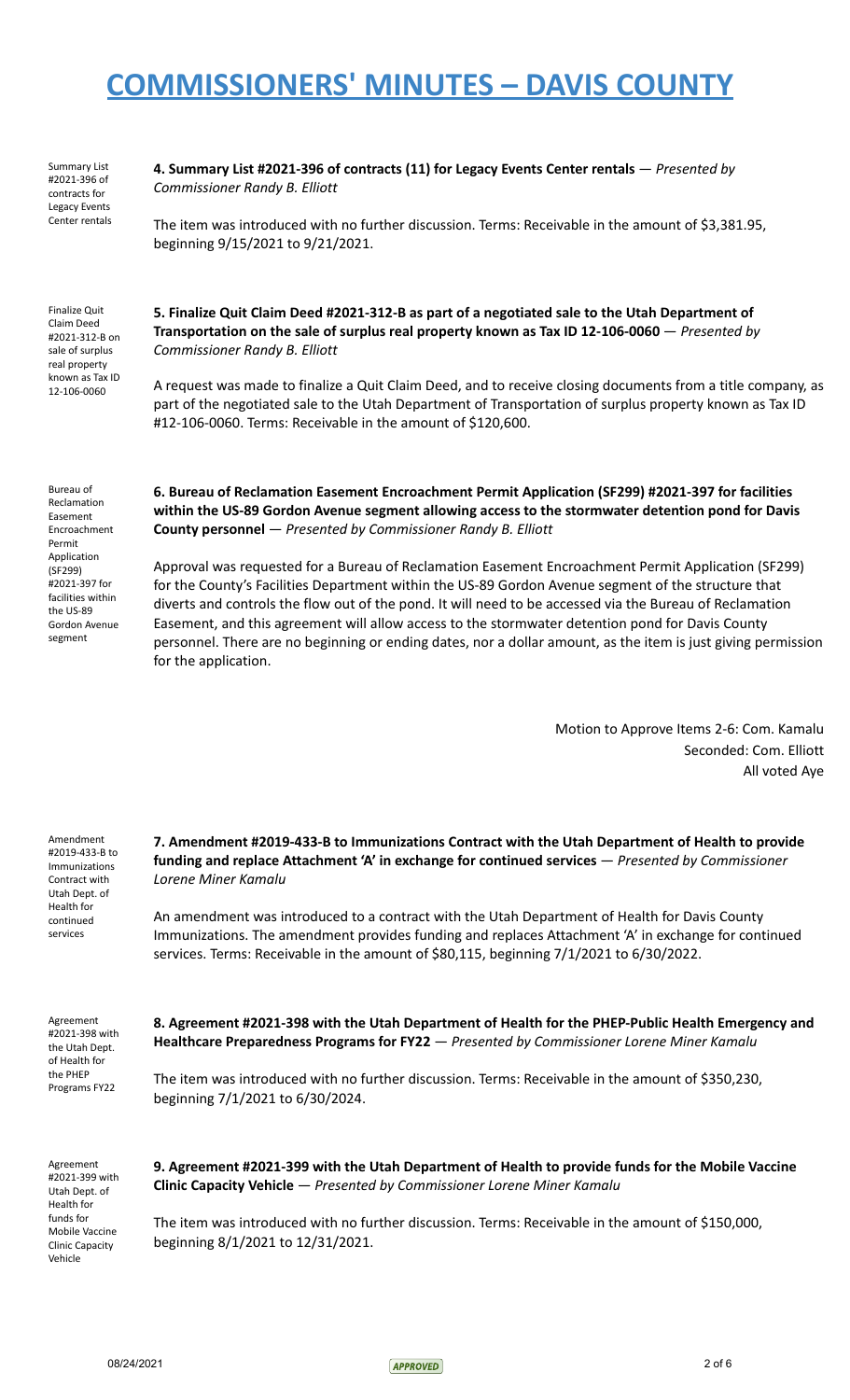Amendment #2021-33-F to State Fiscal Year 2022 Pass-through Contract with Utah Dept. of Human Services **10. Amendment #2021-33-F to State Fiscal Year 2022 Pass-through Contract with Utah Department of Human Services, Division of Aging and Adult Services to increase funding** — *Presented by Commissioner Lorene Miner Kamalu*

This contract amendment is to increase funding. Terms: Receivable in the amount of \$393,809 (increase), beginning 7/1/2021 to 6/30/2022.

> Motion to Approve Items 7-10: Com. Kamalu Seconded: Com. Elliott All voted Aye

Agreement #2021-400 with Staker Parson Companies for the Ewe Turn Street Rebuild Project in Mutton Hollow Township

**11. Agreement #2021-400 with Staker Parson Companies including General Conditions, Performance and Payment Bonds, and Notice to Proceed for the Ewe Turn Street Rebuild Project in Mutton Hollow Township** — *Presented by Public Works Director Adam Wright*

The construction contract for the Ewe Turn Rebuild Project includes putting in storm drain, curb and gutter, and replacing the asphalt. There hasn't been curb and gutter there previously, so this is an improvement. Staker Parson would like to get started this week. Terms: Payable in the amount of \$600,905, beginning 8/24/2021 to 11/30/2021.

Agreement #2021-401 with Whitaker Construction for temporary access to Antelope Island Causeway

**12. Agreement #2021-401 with Whitaker Construction for temporary access to Antelope Island Causeway** — *Presented by Public Works Director Adam Wright*

An agreement with Whitaker Construction, for temporary access to the Antelope Island Causeway, was presented. Whitaker is working on a large-diameter effluent discharge line for the North Davis Sewer District. It's going to require a lot of heavy equipment, so this agreement is to protect the causeway. Any damages to the causeway will be repaired and, as part of the agreement, they're holding a line item of over \$1 million dollars for repairs. The County's Facilities Department is working closely with Whitaker Construction. The EPA has put some discharge requirements on the North Davis Sewer District. They were discharging on the south side of the causeway, but there were too many phosphates and nitrates, etc. Those minerals could be used on the north side, so moving the discharge line is saving them money. It is a \$50 million dollar project, but the cost to rebuild the sewer plant would potentially be four to five times that amount. Terms: Beginning 8/24/2021 to 8/24/2024.

> Motion to Approve Items 11-12: Com. Elliott Seconded: Com. Kamalu All voted Aye

Tow Rotation Agreements #2021-402 through #2021-410

**13. Tow Rotation Agreements #2021-402 through #2021-410 for the following carriers:** — *Presented by Chief Deputy Susan Poulsen*

#2021-402 Crazy Towing LLC #2021-406 DeWaal & Sons Towing Inc #2021-403 D.L. Towing LLC #2021-407 Fast Eddy's Towing LLC Fast Fox Towing LLC \* #2021-408 G and T Towing Inc. #2021-404 Hendrickson's Towing & Recovery LLC #2021-409 Hudson Towing LLC #2021-405 JP's Towing Inc #2021-410 Keystone Towing Inc

[\*Fast Fox Towing LLC was erroneously placed on the agenda.] Terms: Beginning 7/1/2021 to 6/30/2022.

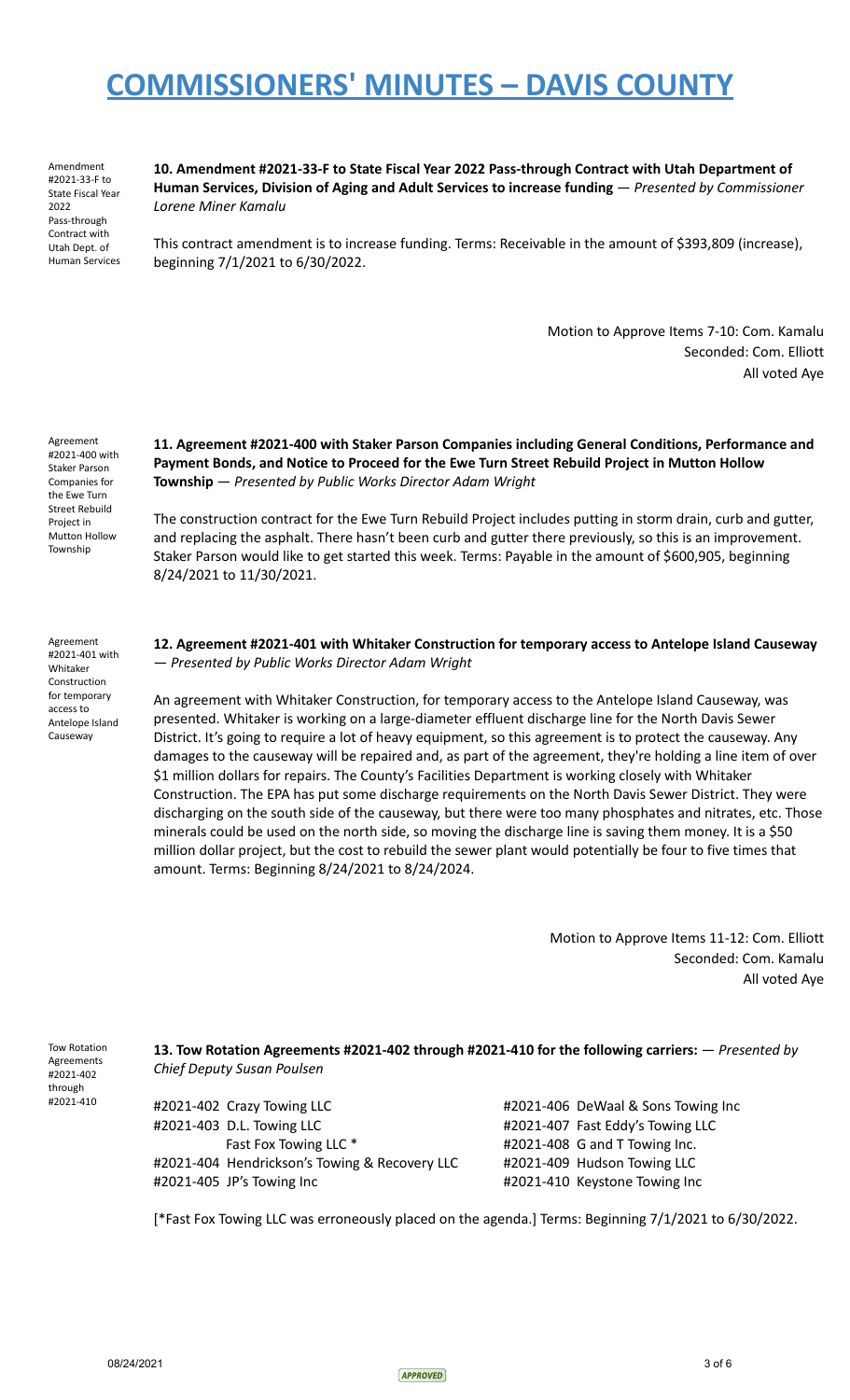|  | Chief Deputy Susan Poulsen,                       |      |
|--|---------------------------------------------------|------|
|  | #2021-411 KL Towing, LLC                          | #202 |
|  | #2021-412 Landon's Diesel Service Inc             | #202 |
|  | #2021-413 Lincoln Environmental Towing Honeyville | #202 |
|  | #2021-414 Multicar Towing LLC                     | #202 |
|  | #2021-415 Premier Service Towing LLC              | #202 |
|  | #2021-416 Roadrunner Towing Inc                   |      |
|  |                                                   |      |

21-417 Lady's Towing LLC 21-418 Larry's Towing & Recovery LLC 21-419 Lost Recovery Inc. 21-420 Ogden Auto Towing, Inc 21-421 QR Towing LLC

Terms: Beginning 7/1/2021 to 6/30/2022.

Tow Rotation Agreements #2021-422 through #2021-432

Tow Rotation Agreements #2021-411 through #2021-421

#### **15. Tow Rotation Agreements #2021-422 through #2021-432 for the following carriers:** — *Presented by Chief Deputy Susan Poulsen*

**14. Tow Rotation Agreements #2021-411 through #2021-421 for the following carriers:** — *Presented by*

#2021-422 Simple Tow LLC #2021-428 Skyhook Towing L.L.C. #2021-425 Thunder Towing LLC #2021-431 The Towing LLC #2021-427 Zac's Towing LLC

#2021-423 Stauffer's Towing L.L.C. **#2021-429 Summit Towing and Recovery LLC** #2021-424 Sunset Auto Body LLC #2021-430 Tango Auto and Towing LLC #2021-426 The Tow Doctor LLC #2021-432 Ty's Towing & Garage, Inc

Terms: Beginning 7/1/2021 to 6/30/2022.

Motion to Approve Items 13-15: Com. Elliott Seconded: Com. Kamalu All voted Aye

Notice of Agreement Termination #2019-239-A with Secure Instant Payments (SIP)

### **16. Notice of Agreement Termination #2019-239-A with Secure Instant Payments (SIP)** — *Presented by Treasurer Mark Altom*

Secure Instant Payments has been providing online property tax payment services for the County. The main reason for this termination is because of a change through the National Automated Clearing House Association, which oversees regulations for Automated Clearing House (ACH) transactions; they are requiring that all who use an online payment service must have the ability to not only verify financial institution routing numbers but also account numbers. Commissioners approved an amendment to an agreement with FORTE Payments a few weeks ago, which will replace the contract with Secure Instant Payments. If the County had stayed with Secure Instant Payments, they would charge an additional fee for verification above the fee they're currently charging. Forte provides that account verification service with no additional charge. Terms: Beginning 8/24/2021 to 9/30/2021.

Agreement #2021-433 with The Data Center for printer service to print and mail property tax prepayment coupon booklets to taxpayers who participate in prepaying property taxes

### **17. Agreement #2021-433 with The Data Center for printer service to print and mail property tax prepayment coupon booklets to taxpayers who participate in prepaying property taxes** — *Presented by Treasurer Mark Altom*

A Standard Service Provider contract with The Data Center, of Salt Lake City, was presented. The Data Center will print and mail coupon books for taxpayers who are participating in a prepayment program. The County's current printer can only print the coupons on an 8 ½ X 14-inch sheet that people then cut apart with scissors. There have been multiple complaints about the coupons, and the inch-tall pieces of paper are difficult for the County to process. The coupon books will be a better service to taxpayers. Terms: Payable in the amount of \$1,800 for printing, and \$875 (estimated) for postage, beginning 8/24/2021 to 12/31/2025.

> Motion to Approve Items 16-17: Com. Kamalu Seconded: Com. Elliott All voted Aye

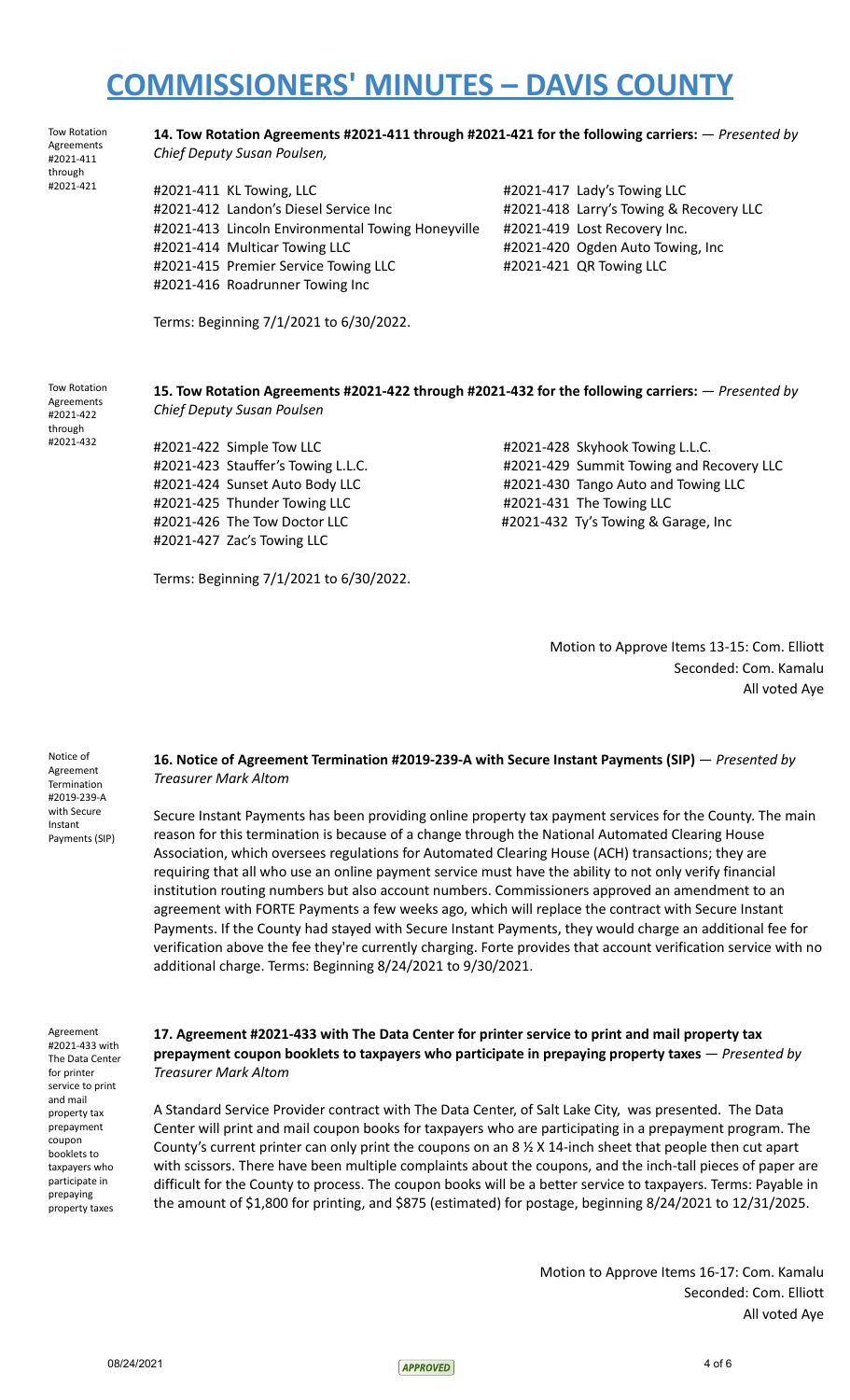**\_\_\_\_\_\_\_\_\_\_\_\_\_\_\_\_\_\_\_\_\_\_\_\_\_\_\_\_\_\_\_\_\_\_\_\_\_\_\_\_\_\_\_\_\_\_\_\_\_\_\_\_\_\_\_\_\_\_\_\_\_\_\_\_\_\_\_\_\_\_\_\_\_\_\_\_\_\_\_\_\_\_\_\_\_\_\_\_**

#### **CONSENT ITEMS**

| Commission<br>Meeting                  | <b>Meeting Minutes</b>                                                                                                                                        |  |  |
|----------------------------------------|---------------------------------------------------------------------------------------------------------------------------------------------------------------|--|--|
| Minute                                 | Meeting Minutes for August 3, 2021, were presented for approval.                                                                                              |  |  |
|                                        | Motion to Approve: Com. Elliott<br>Seconded: Com. Kamalu<br>All voted Aye                                                                                     |  |  |
|                                        | Commissioner Kamalu moved to recess to the Board of Equalization. Commissioner Elliott seconded the motion. All voted Aye.                                    |  |  |
| <b>BOARD OF</b><br><b>EQUALIZATION</b> |                                                                                                                                                               |  |  |
| Property Tax<br>Register               | Matters regarding the Property Tax Register dated Aug. 24, 2021, were presented by Heidi Voordeckers,<br>Davis County Chief Deputy Clerk/Auditor, as follows: |  |  |
|                                        | <b>Auditor's Adjustments</b><br><b>Appeals</b>                                                                                                                |  |  |
|                                        | Two approved appeals that reduced total land value by \$303,073<br>One appeal denied or dismissed for lack of evidence                                        |  |  |
|                                        | <b>Abatements</b>                                                                                                                                             |  |  |
|                                        | One request to deny based on lack of eligibility on the part of the applicant<br><b>Corrections</b>                                                           |  |  |
|                                        | Six corrections, which are related to Veteran Tax Exemptions for 2020, totaling \$8,641.25<br><b>Assessor's Adjustments</b>                                   |  |  |
|                                        | <b>Corrections</b>                                                                                                                                            |  |  |
|                                        | Various Assessor's corrections totaling \$1,359,405 against eight properties                                                                                  |  |  |
|                                        | Motion to Approve: Com. Kamalu<br>Seconded: Com. Elliott                                                                                                      |  |  |

All voted Aye

Commissioner Kamalu moved to reconvene the Commission Meeting. Commissioner Elliott seconded the motion. All voted Aye.

| <b>COMMISSION</b><br><b>COMMENTS</b> |                                                                                                                                                                                                                                                                                                                                                                                                                                             |  |
|--------------------------------------|---------------------------------------------------------------------------------------------------------------------------------------------------------------------------------------------------------------------------------------------------------------------------------------------------------------------------------------------------------------------------------------------------------------------------------------------|--|
| Commissioner<br>Kamalu               | <b>Commissioner Kamalu</b> thanked the Davis Chamber of Commerce for a great "Business to Business" Expo<br>last week. She expressed gratitude for having an active chamber in our County.                                                                                                                                                                                                                                                  |  |
|                                      | <b>Commissioner Kamalu</b> commented on the new South Clearfield Elementary building, which opened in time<br>for the new school year. The updated school is a beautiful facility that will benefit the community. There was<br>a huge turnout for the open house, which she and Commissioner Stevenson were able to attend in support<br>of that school. She wished Davis School District and all the students and families the very best. |  |
| <b>MFFTING</b><br><b>ADJOURNED</b>   | Commission meeting was adjourned at 10:18 a.m.                                                                                                                                                                                                                                                                                                                                                                                              |  |